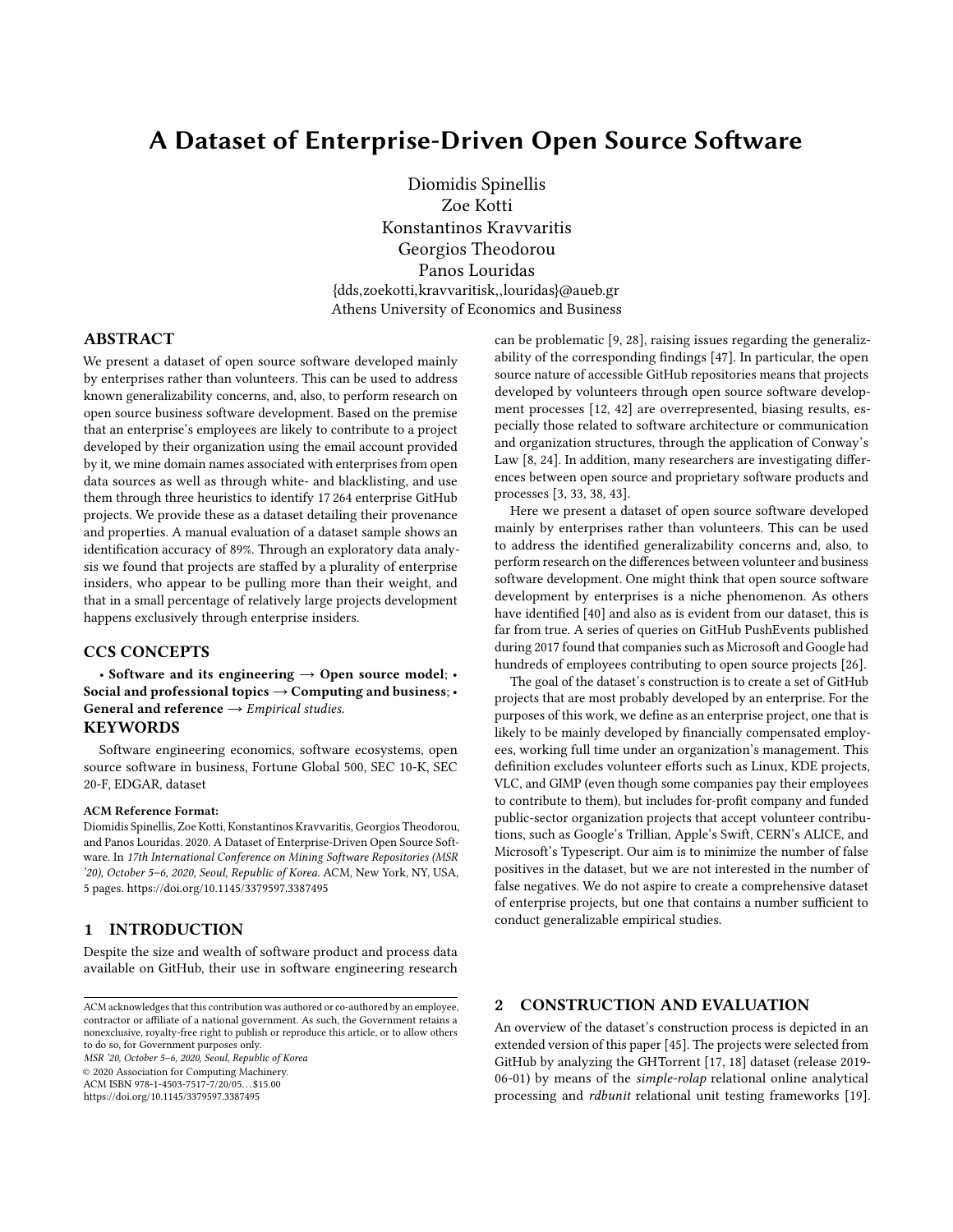Following published recommendations the code and primary data associated with this endeavor are openly available online.<sup>[1](#page-1-0)</sup>

The basic premise for constructing the dataset is that an enterprise's employees are likely to contribute to a project developed by their organization using the email account provided by it. Furthermore, it is unlikely that pure volunteer projects will have contributors using emails from a single enterprise-related domain address. Based on this premise, we identified projects where a large number of commits were contributed through accounts linked to the same enterprise email domain address. To increase the dataset's quality we then removed project clones [\[46\]](#page-4-17), and only retained projects having more than the identified dataset's average stars (14) and commits (29). Finally, we created one table with diverse details regarding each selected project and one with details regarding each associated enterprise domain. The following paragraphs detail each step, starting from the creation of two tables: valid enterprise domains and probable company domains.<sup>[2](#page-1-1)</sup>

Valid enterprise domains. This table was created by filtering all email domains found in the users' email table (Table domains). We did this by examining frequently occurring email domains, and creating rules to retain only those associated with enterprise development. Specifically, we removed from the set of domains a blacklist (Table domain blacklist) containing those associated with: email providers; top and second level organization domains, and thereby the many associated with volunteer open source organizations; open source hubs; top and second level educational domains and, explicitly, the domains of more than 20 hand-picked universities; individuals. We did not remove government organizations and research centers as these mainly operate as enterprises with professional developers. When in doubt, we looked up company emails in the RocketReach provider of company email format details.

Probable company domains. This table was created by identifying domains that are likely to belong to companies from publicly available data and domain heuristics. We obtained the domains associated with large companies in two ways. First, we screenscrapped, downloaded, and filtered the data associated with the Fortune Global 500 companies: the largest corporations across the globe measured by revenue (Table fortune global 500). Second, we obtained the US Securities and Exchange Commission (SEC) yearly company filings that are made in machine readable form and extracted from them the company domains. Specifically, we obtained from EDGAR—the SEC's Electronic Data Gathering, Analysis, and Retrieval system—the XBRL files associated with two forms, namely a) Form 10-K, that gives a comprehensive summary of a company's financial performance (Table sec 10 K domains), and b) Form 20-F, that provides an annual report filing for foreign private issuers non-U.S. and non-Canadian companies that have securities trading in the U.S. (Table sec 20 F domains).

We then extracted the internet domain (e.g. intel.com) associated with each company from the XBRL files. We obtained the company domains by looking at the XML name space used in the files, which in most cases contains the company's domain. We combined the three sources into the Table distinct company domains and complemented it with the Table valid enterprise domains filtered to include only records associated with top and second level commercial domains such as .com, .co.uk, .com.au.

From enterprise organizations to their projects. As a next step we combined the two tables with another listing domains registered for GitHub organizations (Table org domains), to get tables with user domains linked to GitHub organizations—Tables valid enterprise users and probable company users. The intuition here is that many companies developing software on GitHub will have configured a company organization under their domain name. Combining the two tables with the GHTorrent Projects table yielded the corresponding projects hosted under a GitHub organization: valid enterprise projects and probable company projects.

These two tables were then linked with a table of each user's email domain (Table user domain) and one identifying each commit's committer (Table project commit committer domain), giving the number of committers in each project associated with the corresponding organization: valid enterprise domain committers and probable company domain committers. This stage ended by selecting projects from organizations having a minimum number of committers appearing on GitHub with an email associated with the organization's domain giving the tables multi committer valid enterprise projects and multi committer probable company projects. The employed floor values (ten and five correspondingly) were selected to exclude projects associated with individuals operating under a personal but commercial-looking domain (e.g. johnsmith.com).

Enterprise-dominated projects. To cover enterprises that may not have GitHub organizations registered with emails under their domain, we also established in each project a rank of committers with valid enterprise email addresses according to their number of commits (Table project committer domain rank), and obtained those projects having committers from the same organizations as the topmost three (Table same domain top committers).

Final filtering and reporting. For the three types of possible enterprise projects we then formed their union (Table candidate projects), combined their metrics (Table merged projects), removed duplicate projects (Table deduplicated projects), combined records referring to the same project (Table merged domain projects), and joined them with the number of their commits (Table project commit count) and their stars (Table *project stars*), to select those with above average such metrics (Table above average projects). For each one of the shortlisted projects, we git-cloned from GitHub the project's repository and calculated its basic size metrics in terms of files and text lines (Table size metrics). (Due to churn from the date the GHTorrent dataset was published, not all repositories could be retrieved for measuring project size.)

Finally, to provide context for each project, we combined this table with each project's earliest and most recent commit (Table commit range), number of commits (Table project commit committer domain count) and committers (Table project committer domains) for each committer domain, number of commits (Table project commit author domain count) and committers (Table project author domains) for each author domain, total number of committers (Table project

<span id="page-1-0"></span><sup>1</sup><https://doi.org/10.5281/zenodo.3742973>

<span id="page-1-1"></span> ${}^{2}\mathrm{In}$  the interest of readability, this text replaces the underscores in the table names with spaces.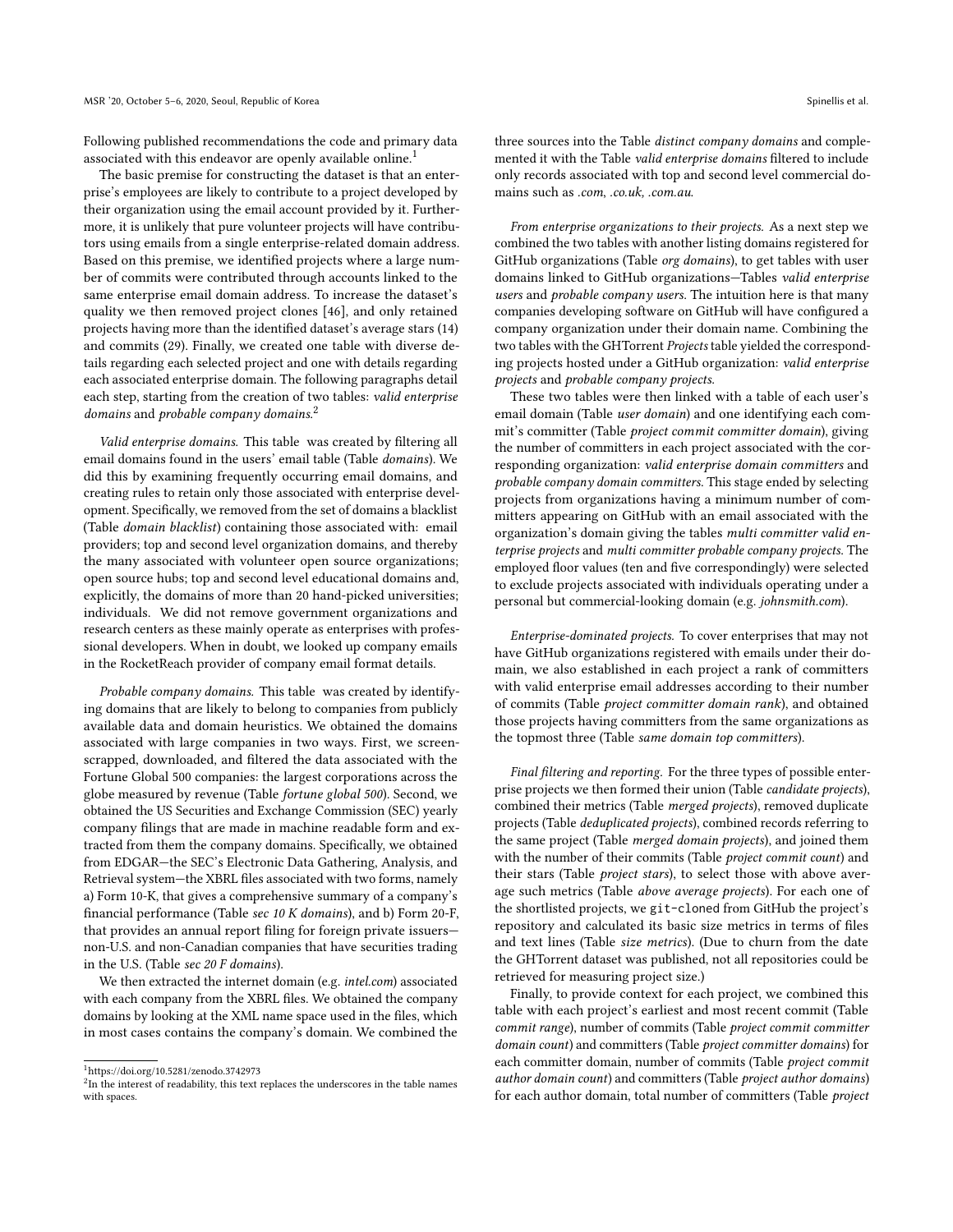committer count) and authors (Table project author count), size metrics (Table project size metrics), project license as provided by the GitHub API (Table licenses), as well as details about the derivation of the corresponding domain. This process created the table enterprise project details and the corresponding report enterprise projects.

We manually evaluated a random sample of an earlier version of this dataset,<sup>[3](#page-2-0)</sup> following the systematic review guidelines by Brereton et al. [\[6\]](#page-4-18). The sample size was calculated at around 378 using Cochran's sample size and correction formulas [\[7\]](#page-4-19) (95% confidence, 5% precision). To keep the raters alert we complemented the sample with 22 GitHub projects randomly selected from a set of projects with similar quality characteristics that were part of the dataset (Table cohort projects). The third and fourth authors were instructed to individually label the 400 projects as enterprise or not based on the definition in Section [1.](#page-0-0) To improve the labeling's reliability the two raters did not know the employed heuristics, and were also asked to complete the main reason the project was open source and write a few words to support their decision. Their ratings led to 78% inter-rater agreement and 29% reliability using Cohen's kappa statistic. The second author then resolved the conflicts by majority vote; after excluding the 22 irrelevant projects, 89% of the 378 projects were finally identified as enterprise. We used the bootstrap method [\[11\]](#page-4-20) with 1000 iterations to establish a confidence interval (CI) for the percentage of enterprise projects in our sample; the 95% CI was calculated at [87–93]%. To generalize, 15 354 (CI: 15 009–16 044) projects of our dataset are expected to be truly enterprise-developed.

Regarding the dataset's external validity, note that although our evaluation addresses the dataset's precision, our method was not targeting a high recall and this was also not evaluated. Consequently, the dataset can be used to address empirical research generalizability concerns we identified in the introduction mainly by providing a set of enterprise-developed projects to be used in work employing stratified sampling, in cohort studies, or in case studies. Furthermore, the number of committers floor we employed in our selection means that the dataset excludes organizations that are small or have a tiny number of their employees committing on GitHub. Finally, the selection of above average projects in terms of stars and commits means that the dataset does not include stillborn or unpopular projects.

### 3 DATASET OVERVIEW

The dataset $^4$  $^4$  is provided as a 17 264 record tab-separated file with the following 29 fields: url, the project's GitHub URL; project\_id, the project's GHTorrent identifier; sdtc, true if selected using the same domain top committers heuristic (9 016 records); mcpc, true if selected using the multiple committers from a valid enterprise heuristic (8 314 records); mcve, true if selected using the multiple committers from a probable company heuristic (8 015 records); star\_number, number of GitHub watchers; commit\_count, number of commits; files, number of files in current main branch; lines, corresponding number of lines in text files; pull\_requests, number of pull requests; github\_repo\_creation, time stamp of

<span id="page-2-1"></span><sup>4</sup><https://doi.org/10.5281/zenodo.3742962>

the GitHub repository creation; earliest\_commit, time stamp of the earliest commit; most\_recent\_commit, time stamp of the most recent commit; committer\_count, number of different committers; author\_count, number of different authors; dominant\_ domain, the project's dominant email domain; dominant\_domain\_ committer\_commits, number of commits made by committers whose email matches the project's dominant domain; dominant\_ domain\_author\_commits, corresponding number for commit authors; dominant\_domain\_committers, number of committers whose email matches the project's dominant domain; dominant\_domain\_ authors, corresponding number for commit authors; cik, SEC's EDGAR "central index key"; fg500, true if this is a Fortune Global 500 company (2 233 records); sec10k, true if the company files SEC 10-K forms (4 180 records); sec20f, true if the company files SEC 20-F forms (429 records); project\_name, GitHub project name; owner\_login, GitHub project's owner login; company\_name, company name as derived from the SEC and Fortune 500 data; owner\_ company, GitHub project's owner company name; license, SPDX license identifier.

Overall, we see that projects are staffed by a plurality of enterprise insiders, who appear to be pulling more than their weight. Regarding the distribution of contributors, across all identified projects in the dataset we found that 33% of the authors and 24% of the committers are associated with the project's dominant domain. Similarly, regarding the distribution of work, 45% of the commits are made by the enterprise's authors, and 41% of the commits are made by the corresponding committers.

The ten most popular out of the 110 top level domains associated with projects are: com (13 494 projects), io (763), de (383), gov (339), net (256), ru (142), fr (134), cn (120), br (118), and uk (111). Similarly, out of 5 097 owners, those associated with the highest number of GitHub projects are: Microsoft (855 projects), Azure (328), google (123), twitter (93), 18F (90), udacity (82), SAP (79), Netflix (79), hashicorp (77), and GoogleCloudPlatform (77).

In very few projects does development appear to be exclusively controlled by the enterprise: we found 90 projects (0.5%) where all commits came from an enterprise committer and 220 projects (1.3%) where all commits came from an enterprise author. We were expecting these projects to be small, but in fact they sport an average line count of 453k for projects with exclusively enterprise authors and 976k for projects with exclusively enterprise committers. Considerable development seems to happen through pull requests, with 95% of the projects having pull requests associated with them, with an average of 161 pull requests per project.

In total, according to their SPDX identifiers, the projects are licensed using 29 different open source licenses. The two most common licenses used are the MIT (4 340 projects) and Apache 2.0 (3 761 projects), with the GPL version 2 or 3 license used only by 780 projects. This finding indicates that few enterprise open source projects seem to follow a business model based on relicensing GPL code for proprietary development. Surprisingly, for 3 535 projects no license was found, and for 3 374 projects the license did not match one with an SPDX identifier.

We compared the earlier version of this dataset mentioned in Section [2](#page-0-1) against the Reaper dataset of engineered software projects [\[36\]](#page-4-21) in terms of stars, commits, pull requests (PRs), authors, and committers (see Table [1\)](#page-3-1). Reaper initially contained 1 853 205 projects in the

<span id="page-2-0"></span><sup>3</sup><https://doi.org/10.5281/zenodo.3653878> and [https://doi.org/10.5281/zenodo.3653888.](https://doi.org/10.5281/zenodo.3653888) This was updated following the peer review suggestions, and differs by 64 projects (0.37%—26 removed, 38 added) from the currently supplied one.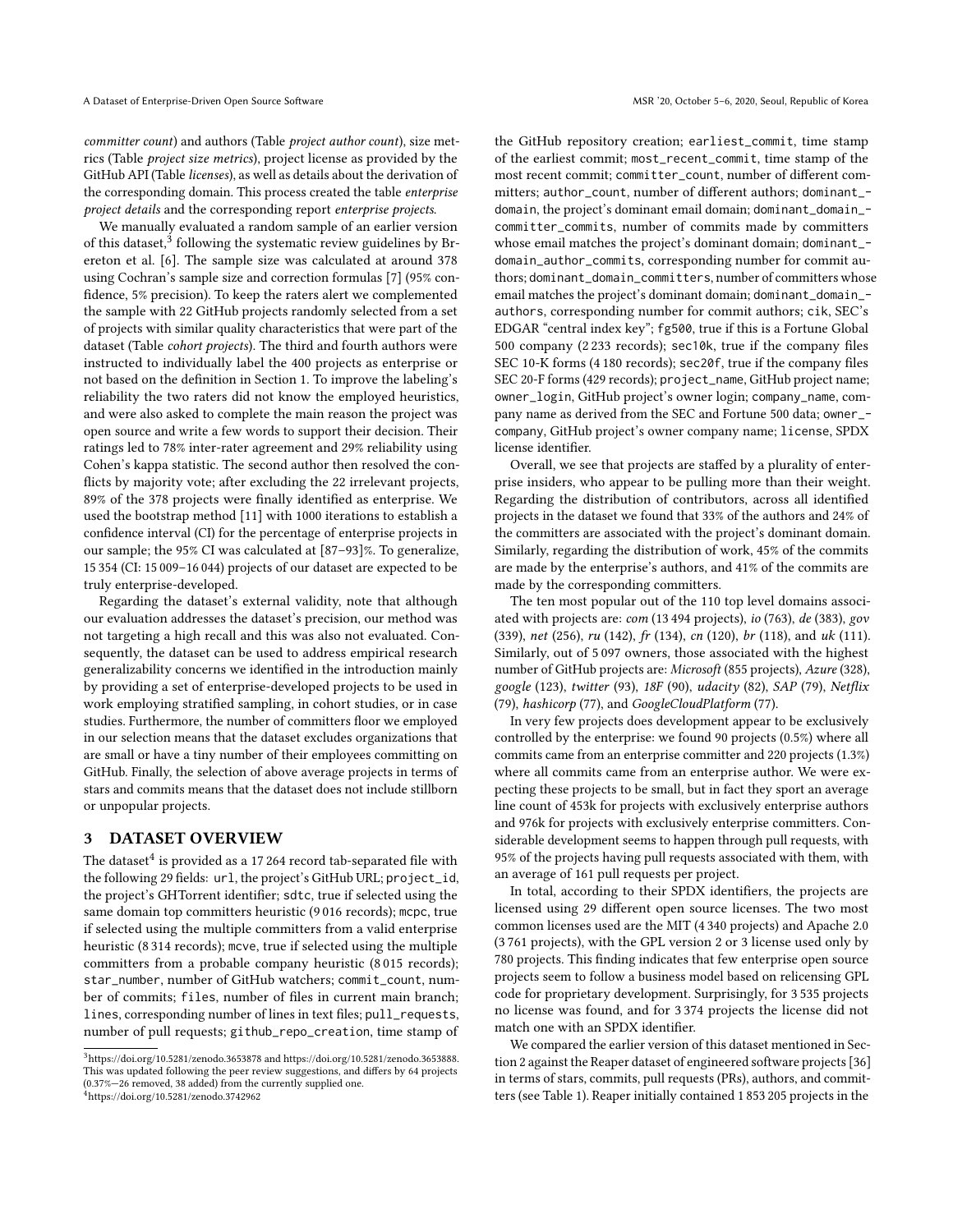MSR '20, October 5–6, 2020, Seoul, Republic of Korea Spinellis et al. (2012) and Spinellis et al. (2013) And Spinellis et al. (2014) and Spinellis et al. (2014) and Spinellis et al. (2014) and Spinellis et al. (2014) And S

<span id="page-3-1"></span>Table 1: Enterprise (E) and Reaper (R) Dataset Metrics

|              | Min |          | Max(k) |     | Avg  |    | Stddev |      |
|--------------|-----|----------|--------|-----|------|----|--------|------|
| Metric       | F.  | R        | F.     | R   | E    | R  | F.     | R    |
| <b>Stars</b> | 15  | $\Omega$ | 80     | 51  | 355  | 11 | 1661   | 221  |
| Commits      | 30  | $\Omega$ | 304    | 383 | 1159 | 70 | 5323   | 1196 |
| <b>PRs</b>   | 0   | $\Omega$ | 25     | 42  | 161  | 3  | 672    | 94   |
| Authors      | 1   | $\Omega$ | 26     | 5   | 27   | 2  | 213    | 10   |
| Committers   | 1   | $\Omega$ | 26     | 5   | 22   | 2  | 208    |      |

form login-name/project-name, from which 1 849 500 were successfully associated with a project ID of GHTorrent. Null values were substituted with zero in both datasets, thus metrics were calculated on the basis of the entire dataset sizes (17 252 for this, 1 849 500 for the Reaper). It appears that in all dimensions this dataset is considerably richer than the Reaper one. The difference most likely stems from this dataset's considerable selectivity, as it contains two orders of magnitude fewer projects than Reaper.

#### 4 RELATED WORK

While the relationship between academic or semi-academic institutions and open source software has been favorable [\[29\]](#page-4-22), with large open source projects such as the Berkeley Software Distribution (BSD) [\[39\]](#page-4-23) originating from them, this has not always been the case for business. The relationship between business and open source software was often tense in the past, with GPL-licensed software described as "an intellectual property destroyer", un-American, and "a cancer" [\[34\]](#page-4-24). Meanwhile, others asserted that open source was compatible with business [\[22\]](#page-4-25), and researchers quickly identified several business models that are based on open source software [\[1,](#page-3-2) [4\]](#page-4-26), as well as significant industrial adoption of open source software products [\[44\]](#page-4-27). In short, research associated with the involvement of enterprises in open source software can be divided into four areas [\[27\]](#page-4-28): a) company participation in open source development communities [\[5,](#page-4-29) [23\]](#page-4-30); b) business models with open source in commercial organizations [\[4,](#page-4-26) [20\]](#page-4-31); c) open source as part of component based software engineering [\[2,](#page-3-3) [30\]](#page-4-32); and d) usage of open source processes within a company [\[13,](#page-4-33) [31\]](#page-4-34).

We consider our study part of the first area. According to Bonaccorsi et al. [\[5\]](#page-4-29), companies participated in one third of the most active projects on SourceForge as project coordinators, collaborators in code development, or code providers. Hauge et al. [\[21\]](#page-4-35) also identified the role of component integrator. By providing their proprietary software to the open source community, companies can benefit from reduced development costs, advanced performance, repositioning in the market, and additional profit from new services [\[27\]](#page-4-28). Still, the provided software should be accompanied by adequate documentation and information to help the community members engage in it [\[21\]](#page-4-35).

Although companies marginally participated in open source projects in the past, the participation has recently increased, especially in the larger and more active projects, with a crucial part of the open source code being provided by commercial organizations, particularly small and medium-sized enterprises (SMEs) [\[32\]](#page-4-36). For instance, 6%–7% of the code in the Debian GNU/Linux distribution over the period 1998–2004 was contributed by corporations [\[41\]](#page-4-37).

Similarly, German and Mockus [\[14\]](#page-4-38) linked identical contributors of CVS repositories with multiple names or emails of different spelling. Using their infrastructure they identified the top contributors of the Ximian Evolution project, and found that the top ten contributors were Ximian employees and consultants, and also that private companies such as RedHat, Ximian and Eazel, severely affected the development of the GNOME project [\[15\]](#page-4-39), similarly to the way the Mozilla project was mainly developed by Netscape employees [\[35\]](#page-4-40).

### 5 RESEARCH IDEAS

The provided dataset can be employed in various ways. First, it can be used to study the involvement of enterprises in OSS development by examining whether they are mostly takers or givers, their roles within projects, and how they shape a project's evolution and success [\[5\]](#page-4-29). Second, it can be employed in studies regarding OSS business models, to investigate how their choice is affected by different enterprise characteristics such as the employees' education level, the enterprise's age, size, service variety, and whether it is family-owned or not [\[20\]](#page-4-31). Third, it can be used for research on the composition and structure of OSS supply chains and value chains, particularly to identify the added, deleted, and unchanged dependencies and their effect between releases for different types of packages such as build and test tools [\[10\]](#page-4-41). Furthermore, it can be employed in studies concerning enterprise-driven global software development, to measure benefits and tackle issues induced from the physical separation among project members such as strategic, cultural, communication, and knowledge management issues [\[25\]](#page-4-42). Another use involves identifying product or process differences between enterprise and volunteer-driven software development in terms of cost, service and support, innovation, security, usability, standards, availability, transparency, and reliability [\[37\]](#page-4-43). Finally, it can be used to study enterprise regulatory, compliance, and supply chain risks, to investigate the risk domains that enterprises face when engaging in OSS development, the available sources of risk mitigation, and the heuristics by which managers apply this understanding to manage such projects. From these insights, formalized risk mitigation instruments and project management processes can be developed [\[16\]](#page-4-44).

### ACKNOWLEDGMENTS

This work has received funding from the European Union's Horizon 2020 research and innovation programme under grant agreement No. 825328.

#### **REFERENCES**

- <span id="page-3-2"></span>[1] Stephanos Androutsellis-Theotokis, Diomidis Spinellis, Maria Kechagia, and Georgios Gousios. 2011. Open Source Software: A Survey from 10,000 Feet. Foundations and Trends in Technology, Information and Operations Management 4, 3–4 (2011), 187–347.<https://doi.org/10.1561/0200000026>
- <span id="page-3-3"></span>[2] Claudia Ayala, Øyvind Hauge, Reidar Conradi, Xavier Franch, Jingyue Li, and Ketil Velle. 2009. Challenges of the Open Source Component Marketplace in the Industry, Vol. 299. 213–224. [https://doi.org/10.1007/978-3-642-02032-2\\_19](https://doi.org/10.1007/978-3-642-02032-2_19)
- <span id="page-3-0"></span>Adrian Bachmann and Abraham Bernstein. 2009. Software Process Data Quality and Characteristics: A Historical View on Open and Closed Source Projects. In Proceedings of the Joint International and Annual ERCIM Workshops on Principles of Software Evolution (IWPSE) and Software Evolution (Evol) Workshops (IWPSE-Evol '09). Association for Computing Machinery, New York, NY, USA, 119–128. <https://doi.org/10.1145/1595808.1595830>